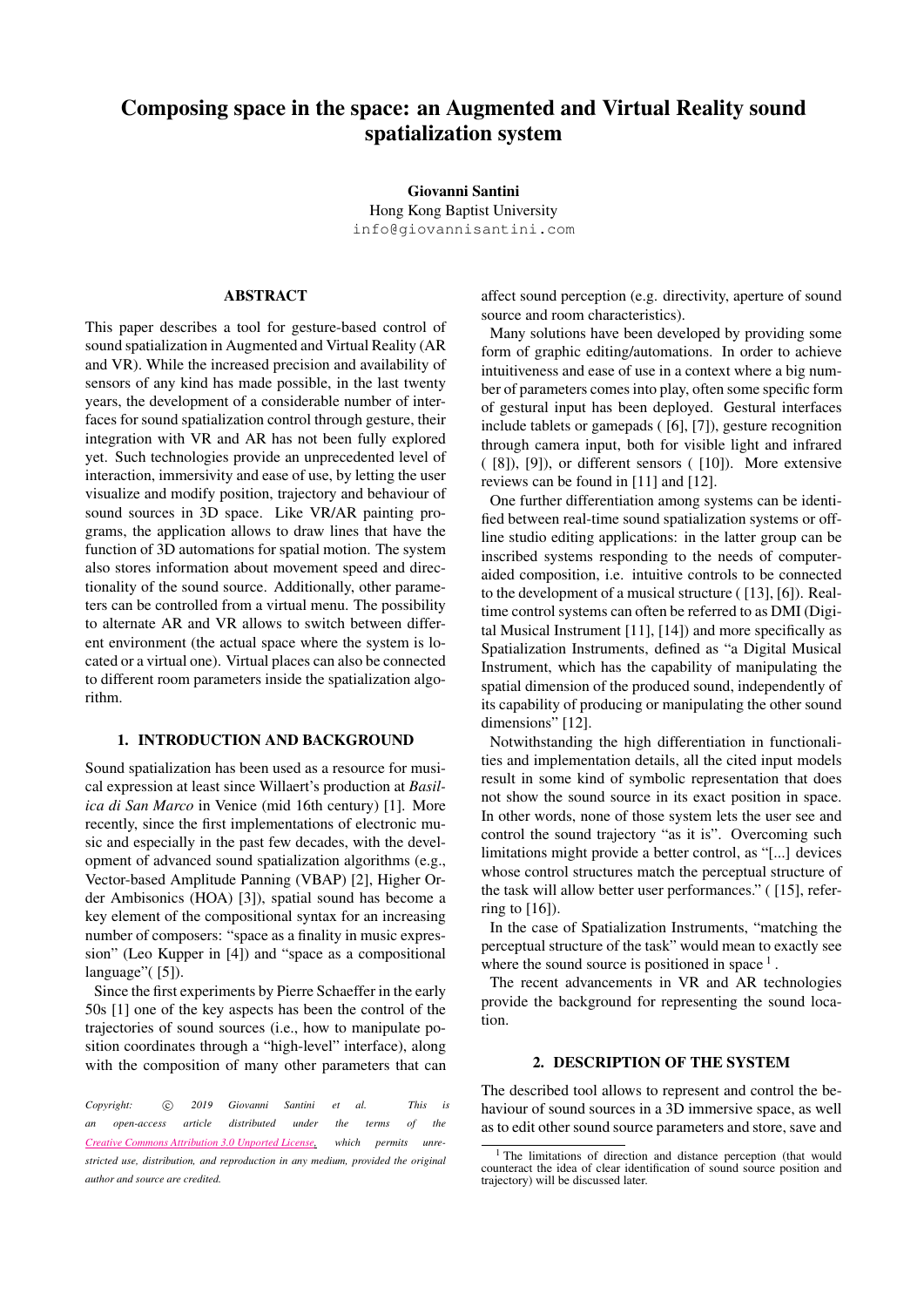recall those data. Such automations can be modified after creation. Representation of positioning is in real-world scale and has a reduced level of abstraction, prioritizing as much as possible intuitiveness and matching visual objects to sound behaviour.

The Augmented Reality implementation allows to see and place sources in the real space. The VR mode provides interaction with virtual environments. Different (real and virtual) locations can be linked to different audio room settings inside the spatialization algorithm.

The system is developed through the interaction of two main components:

- an AR/VR project developed in *Unity3D* for the *HTC Vive Pro* headset;
- a Max/MSP patch dedicated to sound spatialization by using *Spat* (Ircam tools).

The two programs talk to each other through OSC (Open Sound Control) protocol.

The system has been tested in the *LIATe* (Lab for Immersive Arts and Technology) at Hong Kong Baptist University, with a 24.2 channels setup.



Figure 1. 10 sources distributed over the Sound Spatialization setup in the LIATe shown in the Max object *spat5.oper*.

## 2.1 The Unity Project

The AR session is implemented in Unity for HTC Vive Pro, currently the only headset allowing both VR and AR applications.

The input comes from the two controllers for the Vive, which have 6 DOF (Degrees Of Freedom) motion tracking.

The right controller allows the positioning of one sound source at a time through *parenting* (an operation by which a virtual object is linked in position and rotation to another object). By moving the controller and pressing the back trigger, the user can create/modify the trajectory of the selected sound source. Such trajectory is shown as a line drawn in the air. As a child<sup>[2](#page-1-0)</sup>, a source can be given an offset respect to the parent controller, thus translating and magnifying the movement of the controller (for example, by shifting the sound source one meter above the controller on the Y axis, a 360 rotation of the controller would create a 2m diameter circle centered on the controller).



Figure 2. Point of view 1 on a combination of sources and trajectories.



Figure 3. Point of view 2 on the same combination.

The position of sound sources (update frame by frame) is sent through OSC to Max/MSP (that performs the sound spatialization).

In the current state of development, the application allows to control up to 10 sound sources at the same time.

The left controller can move an additional sound source. Furthermore, it has a User Interface (UI) attached allowing for the selection of different tools (the UI only sends OSC commands to Max/MSP, which actually performs the tasks):

- shifting the sound source from the parent controller (over the three different axes);
- selecting and soloing (if needed) different sound sources and assigning different trajectories (recognizable by different colors);
- changing the aperture and yaw of the selected source;
- choosing the spatialization algorithm;
- changing the room (as a VR room);
- storing and recalling those trajectories; changing trajectories after drawing.

<span id="page-1-0"></span><sup>&</sup>lt;sup>2</sup> A parent is the object providing the reference coordinate system, while a child is a virtual object whose coordinates are referred to the coordinates of the parent.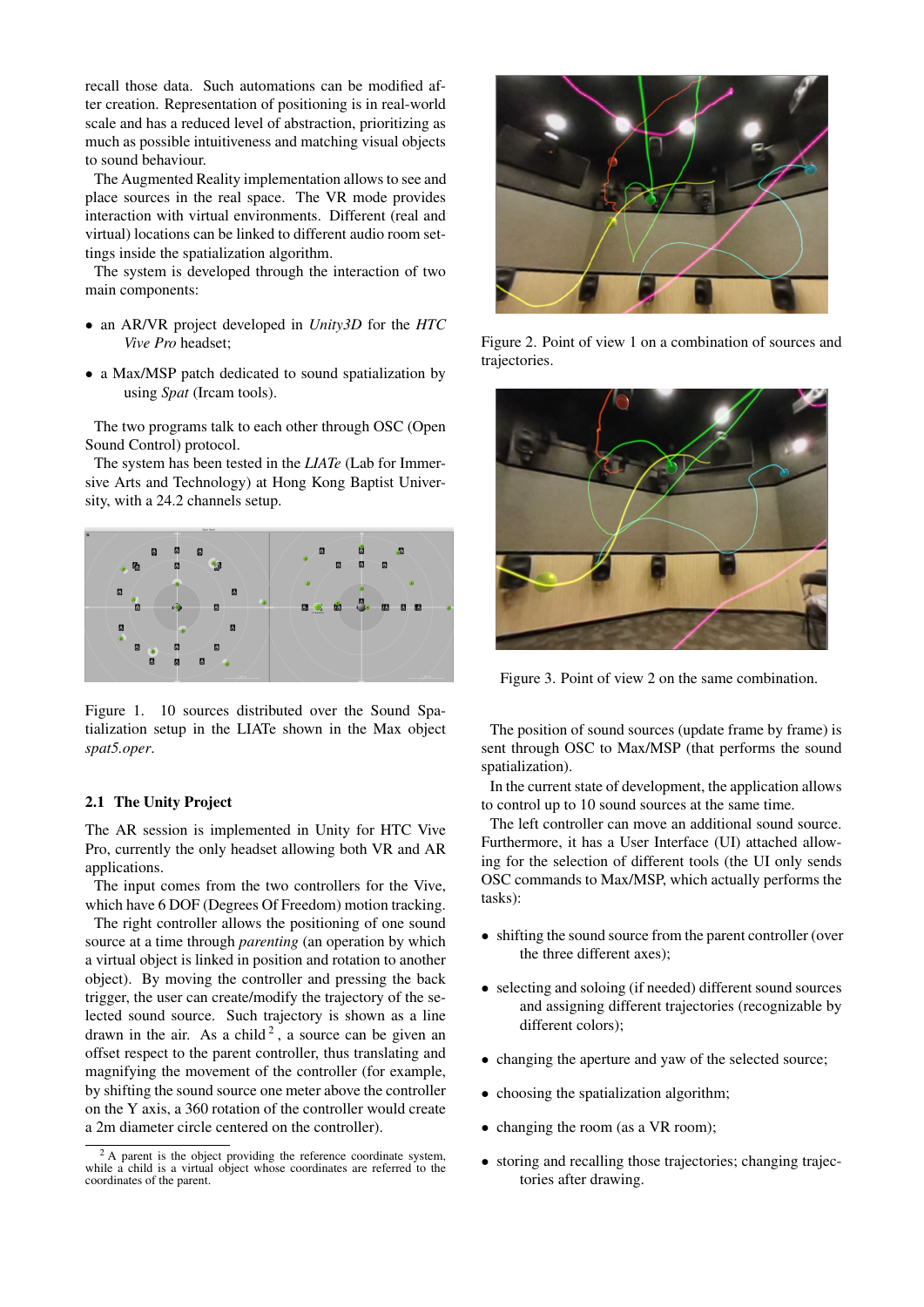

Figure 4. The Menu attached to the controller.

Sound sources are visualized as spheres of different colors; when they move, either they follow a trajectory or are moved by a controller. The trajectory is not followed with a fixed speed: speed is changed according to the original gesture (every trajectory is, originally, drawn with a gesture). If the sound source's duration is longer than the trajectory's one (e.g., the sound source is 3 seconds and the trajectory is 2 seconds long), the sound source is left static on the last point of the trajectory. However the gesture representation can be always edited in real time by pressing the trigger of the controller. Thus, the user can freely adjust a trajectory to the sound source it is related to.

#### 2.2 Sound spatialization

OSC bundles sent out from Unity are received by a Max/ MSP patch based on *Spat* (Ircam tools). As both Unity and Spat use a coordinate system where 1 corresponds to 1 meter, the passage from one system to the other does not require remapping except for coordinate systems alignment. While the AR/VR project in Unity can be considered the front-end of the application, all the core functions are actually implemented in Max/MSP and most of the functions control Spat parameters (position, sound source aperture, yaw, etc.).

The system uses different "coll" objects (each one for every different sound source), in order to store, save and recall trajectory information.

Different spatialization algorithms are available (e.g. 3D VBAP, HOA and binaural) [\[17\]](#page-4-9), and their use is left to the discretion of the user.

Sources moving along trajectories can also be saved as audio tracks.

# 3. LOCALIZATION OF SOUND AND VIRTUAL **OBJECTS**

The presented application is based on a relation between virtual object position and sound source position; therefore a critical issue must be considered: distance estimation and respondence of visual and aural movements.

As [\[18\]](#page-4-10) shows, the vision-based distance estimation of a virtual object presents problems in an AR environment. While the angular positioning is rather precise, the understanding of distance tends to be underestimated. The

study evaluates numerous rendering strategies for virtual objects (such as aerial perspective  $3$ , cast shadows  $4$  and shading<sup>[5](#page-2-2)</sup>). The authors find, through two specifically designed experiments, that the most effective (by far) rendering strategy to reduce the underestimation of distance consists of casting shadows on the floor (rendered shadows are created by a virtual source of light perpendicular to the floor). In fact, in both experiments, cast shadows proved to increase accuracy in distance estimation respectively by 90% and 18%.

For audio discrimination, as shown in [\[19\]](#page-4-11) and [\[20\]](#page-4-12) many parameters and spectral cues enter into play: sound level, direct-to-reverberant ratio (DRR), spectral shape (e.g., lowpass filtering of frequencies in function of the distance), binaural cues like Interaural Time Differences (ITDs) and Interaural Level Differences (ILDs), dynamic cues (motion) and familiarity with the sound. Even though such cues are important for giving an idea of distance, a precise estimation of the perceived distance is problematic. In fact, given the complexity of the overall perceptual system and the dependency of recognition upon many different factors, including the conformation of the venue itself, distance perception is biased and tends to underestimation.

[\[19\]](#page-4-11) also shows that the presence of a visual cue can help in focusing the position of a sound source (sometimes producing *ventriloquism*, the phenomenon that occurs when a listener mistakenely adjusts the perception of sound localization to the position of the visual cue).

Moreover, the discrimination of behaviour of sources is made problematic by some other effects: for instance, one sound tends to be more sharply localized when its position coincides with the one of a real speaker. Another phenomenon we can take as an example, named as *flickering* in [\[5\]](#page-3-4), consists in the impossibility for our hearing to discriminate position under a very fast source movement, or better, the tendency to ignore most part of a trajectory, by focusing only on some discontinuous points in space.



Figure 5. The same configuration of Figure 2 and 3 but in VR (and with down-cast shadows).

According to [\[19\]](#page-4-11) and [\[20\]](#page-4-12) the simultaneous presence of both visual and aural cues helps in discriminating position,

<span id="page-2-0"></span><sup>3</sup> Increased hazyness of colors with the increase of distance.

<span id="page-2-1"></span><sup>4</sup> Renderings of virtual shadows on the floor.

<span id="page-2-2"></span><sup>5</sup> Defining the reflectance properties of a virtual object.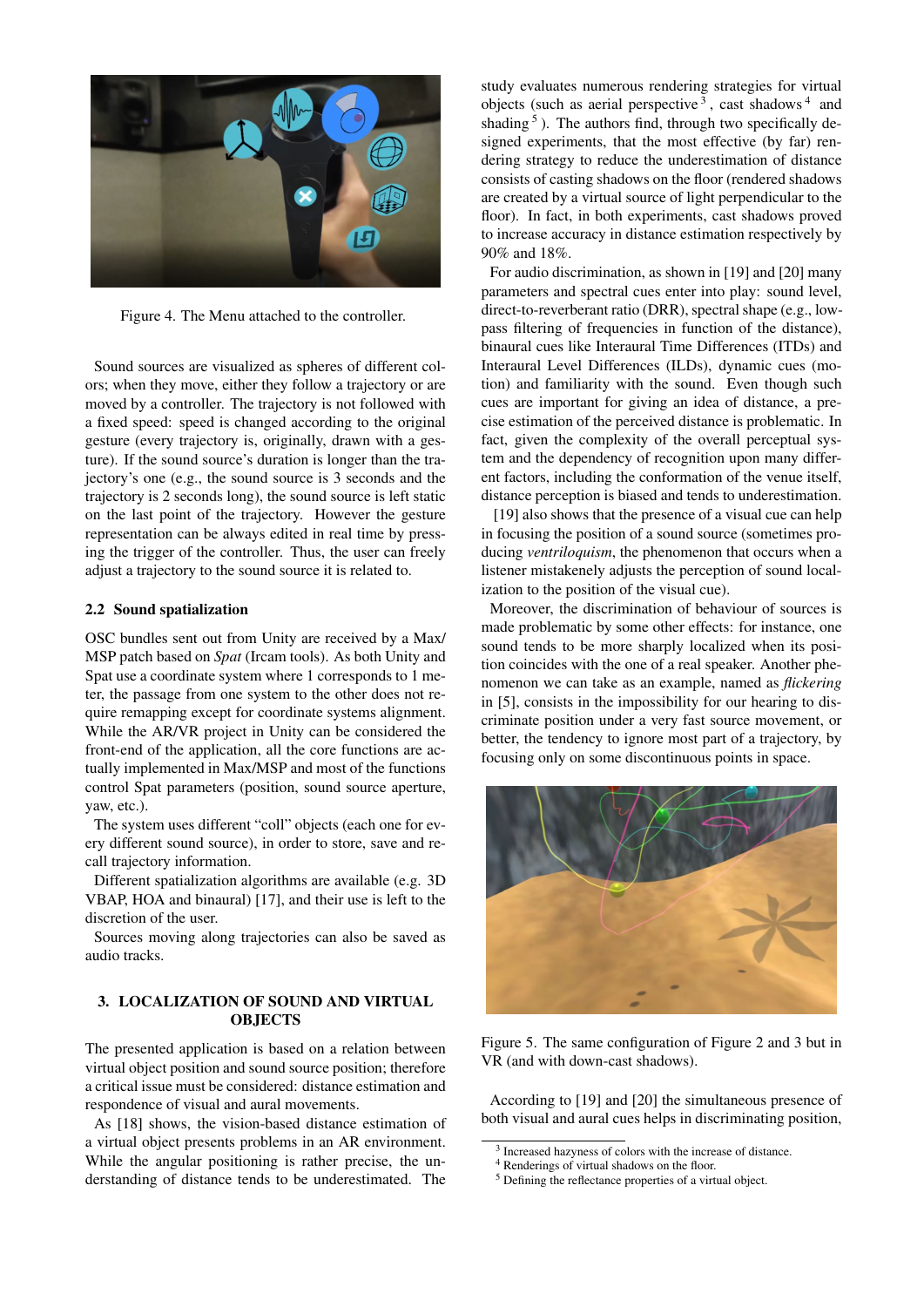distance and behaviour of a sound source; as down-cast shadows <sup>[6](#page-3-7)</sup> help to have a correct estimation of virtual objects position, they further increase the precision of sources localization.

## 4. USES, LIMITATIONS AND FUTURE WORKS

The presented tool allows to control sound spatialization in an immersive environment, providing the visualization of sound sources' positions and trajectories. It allows fast testing of spatial compositional solutions and real-time control over numerous spatialization parameters. It can be used live as a Spatialization Instrument or off-line as a sort of (limited) Digital Audio Workstation (DAW).

As pointed out in [\[6\]](#page-3-5) the limit of some gesture-controlled (real-time) systems might fall short for what concerns largescale conception and compositional organization, especially in relation to musical structures that might prescind from bodily gestures. For this reason, a future improvement should include the possibility to edit trajectories even in a computer-aided composition context.

The Spatial Instrument described might seem to follow from a *naïve* approach: sound trajectories can be perceived with the same clarity of our visual perception (i.e., the two representations, visual and aural, of a movement are, to some extent, precise and identical). As already shown in [\[5\]](#page-3-4), [\[19\]](#page-4-11), [\[20\]](#page-4-12) even hearing under the most ideal conditions, perceived distances appears to be "a biased estimate of physical source distance" [\[19\]](#page-4-11). As the perception of distance (but also of behaviour over time) is influenced by spectral characteristics of sound, the proposed system can be useful as a way for "fast prototyping", but cannot solve the problems inherent to sound spatialization, that in numerous cases require a tailored approach to different sound sources, sound fields and timbres.

In addition to the source-trajectory approach shown in this paper, another resource might be found in a spectral spatialization approach. One possible idea would consist of distributing different frequency bands of one audio file across the space as if they were different sound sources and providing each band with dynamic movements; while such approach could not have a single-bin accuracy while maintining intuitiveness of use, bin grouping based on psychoacoustic perception (such as Bark bands [\[21\]](#page-4-13)) would certainly be possible. Therefore, it would be possible to obtain a fluctuating timbral environment by organizing the movement of different Bark bands inside one timbre.

Moreover, a future study will be addressed to the assessment of the usability and usefulness of the tool both with trained musicians and untrained people.

## 5. CONCLUSION

The paper has described a VR/AR immersive system for sound spatialization. It allows real-time control over position, trajectory and other parameters of different sound sources, visualized as spheres. Trajectories are visualized as virtual strokes.

The Digital Instrument mapping is intuitive, as sounds' positions and trajectories mirror the gesture of the player. These gestures can be translated in space and scaled (a small movement can result in a shift of several meters). A simple UI attached to the left controller allows the user to change different parameters and options (spatialization algorithm, sound source, aperture and yaw etc.). The application can be also used as a tool for automating trajectories and can be useful for electroacoustic composition. Data about sources movements can be stored as text in "coll" objects; spatialized soundfiles can also be exported as audiofiles.

The switch from AR to VR changes the environment where virtual sources are visualized from the real world to a VR landscape. Such possibility to switch makes it easier to render on the floor shadows of virtual objects representing sound sources. As [\[18\]](#page-4-10) shows, such shadows, rendered under the objects with a virtual light perpendicular to the floor, increase the accuracy of estimation of virtual objects positions.

The intuitiveness of the system is enhanced by the simultaneous presence of both visual (representation of sound sources and trajectories) and aural cues. On the other side, such close mimicking between sound and visual behaviour might induce a simplistic approach (as if localization of sound sources could always be perfectly accurate). The user should always consider some degree of inaccuracy due to intrinsic characteristic of sound spatialization: the understanding of source positioning is influnced by many paraemters, such as intensity, direct-to-reverb ratio, and spectral EQ. Consequently, in numerous circumstances, a case by case approach should be considered.

#### 6. REFERENCES

- <span id="page-3-0"></span>[1] R. Zvonar, "A history of spatial music," *CEC*, 1999.
- <span id="page-3-1"></span>[2] V. Pulkki, "Virtual Sound Source Positioning Using Vector Base Amplitude Panning," *Audio Engineering Society*, 1997.
- <span id="page-3-2"></span>[3] D. Malham, "Higher order ambisonic systems for the spatialisation of sound," in *1999 International Computer Music Conference (ICMC)*, 1999.
- <span id="page-3-3"></span>[4] R. Normandeau, "Timbre spatialisation: The medium is the space," 2009.
- <span id="page-3-4"></span>[5] T. Schmele, "Exploring 3D Audio as a New Musical Language," Master's Thesis, Universitat Pompeu Fabra, 2011.
- <span id="page-3-5"></span>[6] J. Garcia, J. Bresson, and T. Carpentier, "Towards interactive authoring tools for composing spatialization," in *2015 IEEE Symposium on 3D User Interfaces, 3DUI 2015 - Proceedings*, 2015.
- <span id="page-3-6"></span>[7] K. Bredies, N. A. Mann, J. Ahrens, M. Geier, S. Spors, and M. Nischt, "The multi-touch SoundScape renderer," in *Proceedings of the working conference on Advanced visual interfaces - AVI '08*, 2008.

<span id="page-3-7"></span><sup>6</sup> Down-casting shadows in AR requires a 3D scanning of the environment. HTC Pro has the capability to do so, but the range is rather limited and subject to visual artifacts. In VR shadows are easy to represent properly.